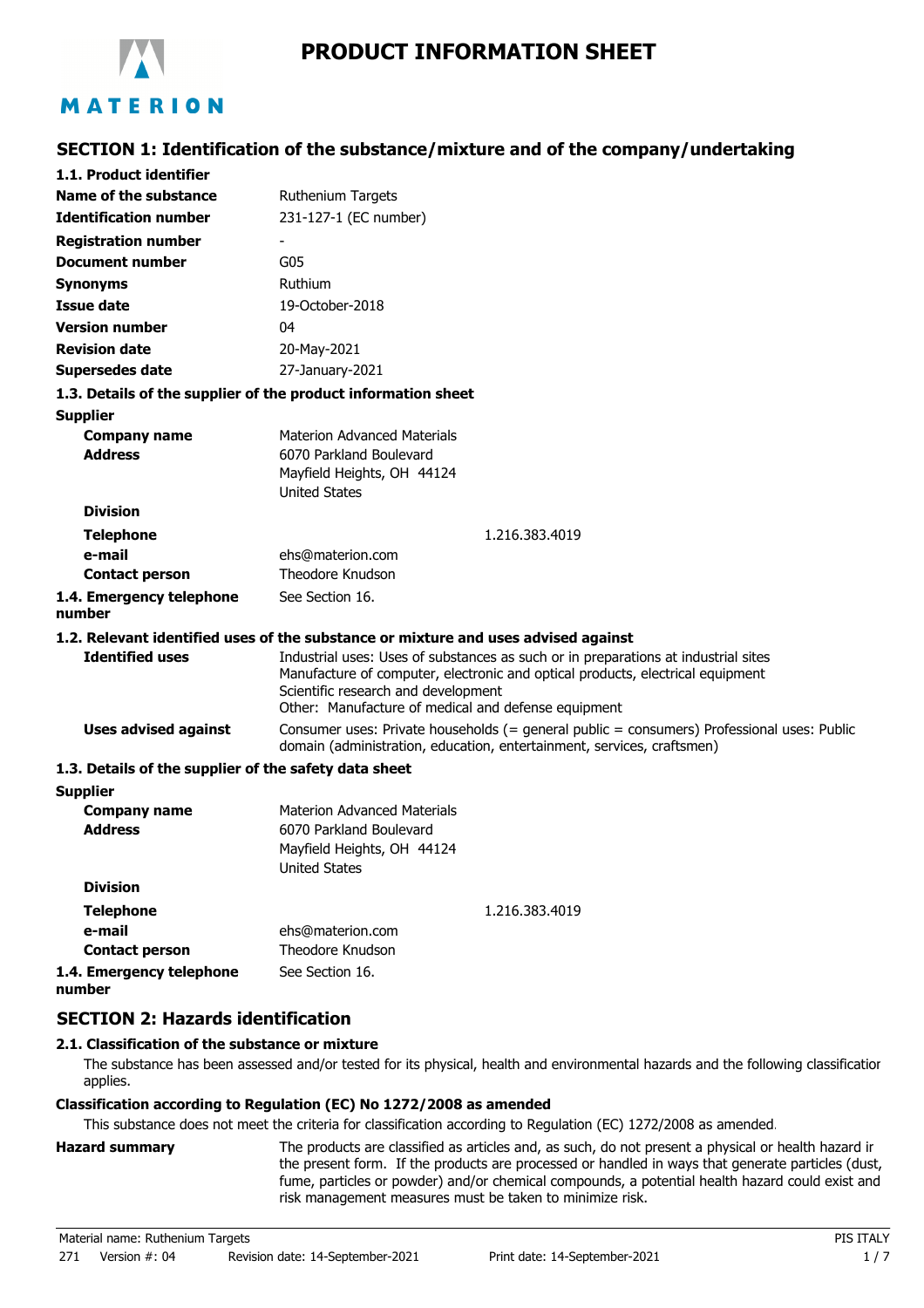| 2.2. Label elements               |                                                                                                                                                                                                                                                                                                                                       |
|-----------------------------------|---------------------------------------------------------------------------------------------------------------------------------------------------------------------------------------------------------------------------------------------------------------------------------------------------------------------------------------|
|                                   | Label according to Regulation (EC) No. 1272/2008 as amended                                                                                                                                                                                                                                                                           |
| <b>Contains:</b>                  | Ruthenium                                                                                                                                                                                                                                                                                                                             |
| <b>Hazard pictograms</b>          | None.                                                                                                                                                                                                                                                                                                                                 |
| Signal word                       | None.                                                                                                                                                                                                                                                                                                                                 |
| <b>Hazard statements</b>          | The material as sold in solid form is generally not considered hazardous. However, if the process<br>involves grinding, melting, cutting or any other process that causes a release of dust or fumes,<br>hazardous levels of airborne particulate could be generated. The substance does not meet the<br>criteria for classification. |
| <b>Precautionary statements</b>   |                                                                                                                                                                                                                                                                                                                                       |
| <b>Prevention</b>                 | Observe good industrial hygiene practices.                                                                                                                                                                                                                                                                                            |
| <b>Response</b>                   | Wash hands after handling.                                                                                                                                                                                                                                                                                                            |
| <b>Storage</b>                    | Store away from incompatible materials.                                                                                                                                                                                                                                                                                               |
| <b>Disposal</b>                   | Dispose of waste and residues in accordance with local authority requirements.                                                                                                                                                                                                                                                        |
| Supplemental label<br>information | For further information, please contact the Product Stewardship Department at $+1.216.383.4019$ .                                                                                                                                                                                                                                     |
| 2.3. Other hazards                | None known.                                                                                                                                                                                                                                                                                                                           |

# **SECTION 3: Composition/information on ingredients**

## **3.1. Substances**

| <b>General information</b> |                          |                        |                                               |   |              |
|----------------------------|--------------------------|------------------------|-----------------------------------------------|---|--------------|
| <b>Chemical name</b>       | %                        | No.                    | CAS-No. / EC REACH Registration No. Index No. |   | <b>Notes</b> |
| Ruthenium                  | 100                      | 7440-18-8<br>231-127-1 | $\overline{\phantom{0}}$                      | - |              |
|                            | <b>Classification: -</b> |                        |                                               |   |              |

## **SECTION 4: First aid measures**

| <b>General information</b>                                                               | Ensure that medical personnel are aware of the material(s) involved, and take precautions to<br>protect themselves. |
|------------------------------------------------------------------------------------------|---------------------------------------------------------------------------------------------------------------------|
| 4.1. Description of first aid measures                                                   |                                                                                                                     |
| <b>Inhalation</b>                                                                        | Move to fresh air. Call a physician if symptoms develop or persist.                                                 |
| <b>Skin contact</b>                                                                      | Wash off with soap and water. Get medical attention if irritation develops and persists.                            |
| Eye contact                                                                              | Rinse with water. Get medical attention if irritation develops and persists.                                        |
| <b>Ingestion</b>                                                                         | Rinse mouth. Get medical attention if symptoms occur.                                                               |
| 4.2. Most important<br>symptoms and effects, both<br>acute and delayed                   | Direct contact with eyes may cause temporary irritation.                                                            |
| 4.3. Indication of any<br>immediate medical attention<br>and special treatment<br>needed | Treat symptomatically.                                                                                              |

## **SECTION 5: Firefighting measures**

| <b>General fire hazards</b>                                                                | No unusual fire or explosion hazards noted.                                                   |
|--------------------------------------------------------------------------------------------|-----------------------------------------------------------------------------------------------|
| 5.1. Extinguishing media<br>Suitable extinguishing<br>media                                | Water fog. Foam. Dry chemical powder. Carbon dioxide (CO2).                                   |
| Unsuitable extinguishing<br>media                                                          | Do not use water as an extinguisher.                                                          |
| 5.2. Special hazards arising<br>from the substance or<br>mixture                           | This product is not flammable.                                                                |
| 5.3. Advice for firefighters<br><b>Special protective</b><br>equipment for<br>firefighters | Self-contained breathing apparatus and full protective clothing must be worn in case of fire. |
| <b>Special firefighting</b><br>procedures                                                  | Use water spray to cool unopened containers.                                                  |
| <b>Specific methods</b>                                                                    | Use standard firefighting procedures and consider the hazards of other involved materials.    |
| Material name: Ruthenium Targets                                                           | PIS ITALY                                                                                     |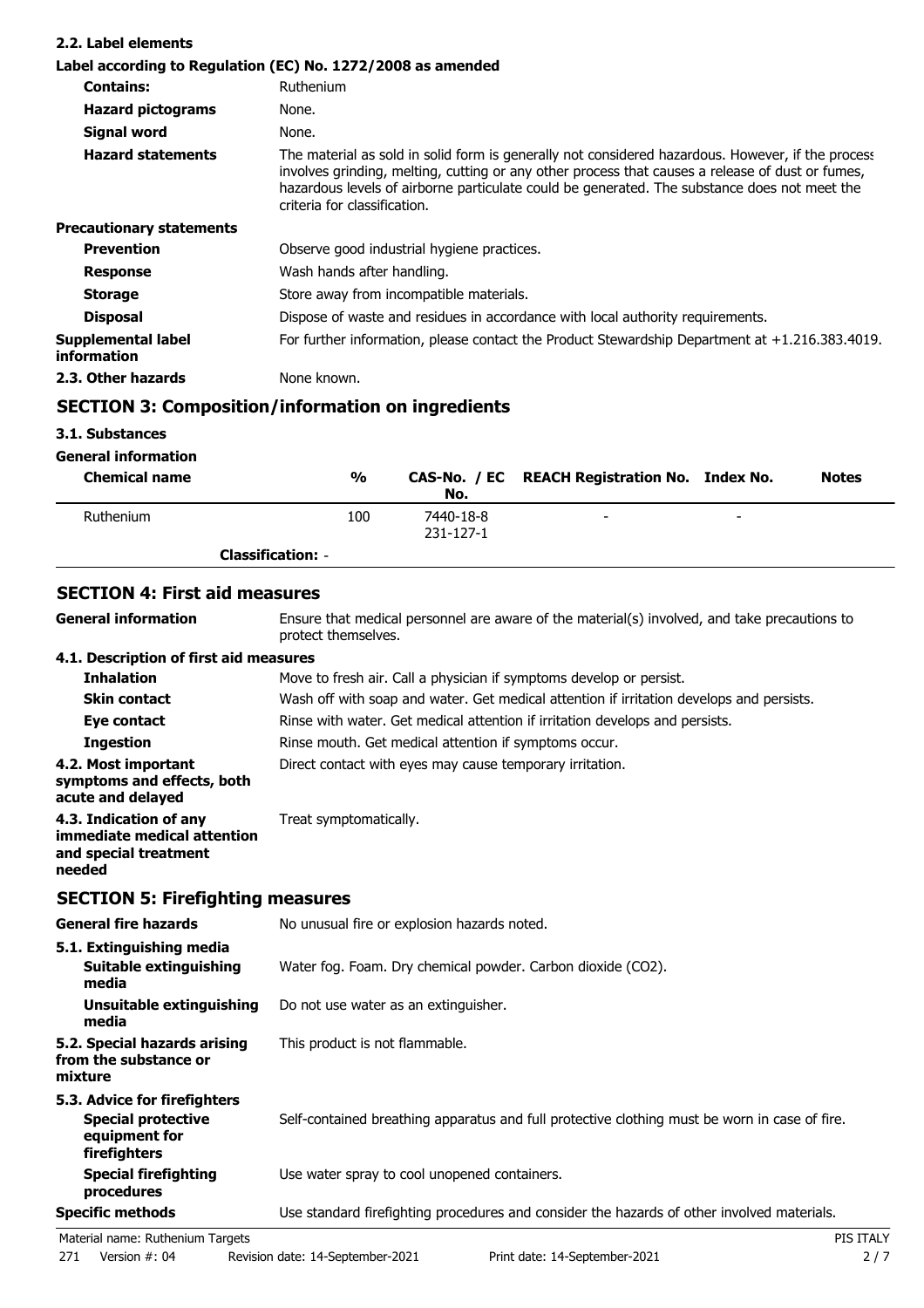## **SECTION 6: Accidental release measures**

|                                                              | 6.1. Personal precautions, protective equipment and emergency procedures                               |
|--------------------------------------------------------------|--------------------------------------------------------------------------------------------------------|
| For non-emergency<br>personnel                               | Keep unnecessary personnel away. For personal protection, see section 8 of the PIS.                    |
| For emergency<br>responders                                  | Keep unnecessary personnel away. Use personal protection recommended in Section 8 of the PIS.          |
| <b>6.2. Environmental</b><br>precautions                     | Avoid discharge into drains, water courses or onto the ground.                                         |
| 6.3. Methods and material for<br>containment and cleaning up | Stop the flow of material, if this is without risk. Following product recovery, flush area with water. |
| 6.4. Reference to other<br>sections                          | For personal protection, see section 8 of the PIS. For waste disposal, see section 13 of the PIS.      |
|                                                              |                                                                                                        |

### **SECTION 7: Handling and storage**

| 7.1. Precautions for safe<br>handling                                   | Observe good industrial hygiene practices.  |
|-------------------------------------------------------------------------|---------------------------------------------|
| 7.2. Conditions for safe<br>storage, including any<br>incompatibilities | Store in original tightly closed container. |
| 7.3. Specific end use(s)                                                | Not applicable.                             |

### **SECTION 8: Exposure controls/personal protection**

| 8.1. Control parameters                              |                                                                                                                                                                                                                                                                                                                                                                                                        |
|------------------------------------------------------|--------------------------------------------------------------------------------------------------------------------------------------------------------------------------------------------------------------------------------------------------------------------------------------------------------------------------------------------------------------------------------------------------------|
| <b>Occupational exposure limits</b>                  | No exposure limits noted for ingredient(s).                                                                                                                                                                                                                                                                                                                                                            |
| <b>Biological limit values</b>                       | No biological exposure limits noted for the ingredient(s).                                                                                                                                                                                                                                                                                                                                             |
| <b>Recommended monitoring</b><br>procedures          | Follow standard monitoring procedures.                                                                                                                                                                                                                                                                                                                                                                 |
| Derived no effect levels<br>(DNELs)                  | Not available.                                                                                                                                                                                                                                                                                                                                                                                         |
| <b>Predicted no effect</b><br>concentrations (PNECs) | Not available.                                                                                                                                                                                                                                                                                                                                                                                         |
| 8.2. Exposure controls                               |                                                                                                                                                                                                                                                                                                                                                                                                        |
| <b>Appropriate engineering</b><br>controls           | Good general ventilation (typically 10 air changes per hour) should be used. Ventilation rates should<br>be matched to conditions. If applicable, use process enclosures, local exhaust ventilation, or other<br>engineering controls to maintain airborne levels below recommended exposure limits. If exposure<br>limits have not been established, maintain airborne levels to an acceptable level. |
|                                                      | Individual protection measures, such as personal protective equipment                                                                                                                                                                                                                                                                                                                                  |
| <b>General information</b>                           | Personal protection equipment should be chosen according to the CEN standards and in discussion<br>with the supplier of the personal protective equipment.                                                                                                                                                                                                                                             |
| Eye/face protection                                  | Wear safety glasses with side shields (or goggles).                                                                                                                                                                                                                                                                                                                                                    |
| <b>Skin protection</b>                               |                                                                                                                                                                                                                                                                                                                                                                                                        |
| - Hand protection                                    | Wear appropriate chemical resistant gloves. Suitable gloves can be recommended by the glove<br>supplier.                                                                                                                                                                                                                                                                                               |
| - Other                                              | Wear suitable protective clothing.                                                                                                                                                                                                                                                                                                                                                                     |
| <b>Respiratory protection</b>                        | In case of insufficient ventilation, wear suitable respiratory equipment.                                                                                                                                                                                                                                                                                                                              |
| <b>Thermal hazards</b>                               | Wear appropriate thermal protective clothing, when necessary.                                                                                                                                                                                                                                                                                                                                          |
| <b>Hygiene measures</b>                              | Always observe good personal hygiene measures, such as washing after handling the material and<br>before eating, drinking, and/or smoking. Routinely wash work clothing and protective equipment to<br>remove contaminants.                                                                                                                                                                            |
| <b>Environmental exposure</b><br>controls            | Environmental manager must be informed of all major releases.                                                                                                                                                                                                                                                                                                                                          |

# **SECTION 9: Physical and chemical properties**

### **9.1. Information on basic physical and chemical properties**

| <b>Appearance</b>                |             |           |
|----------------------------------|-------------|-----------|
| <b>Physical state</b>            | Solid.      |           |
| <b>Form</b>                      | Solid.      |           |
| <b>Colour</b>                    | Gray-silver |           |
| <b>Odour</b>                     | None.       |           |
| Material name: Ruthenium Targets |             | PIS ITALY |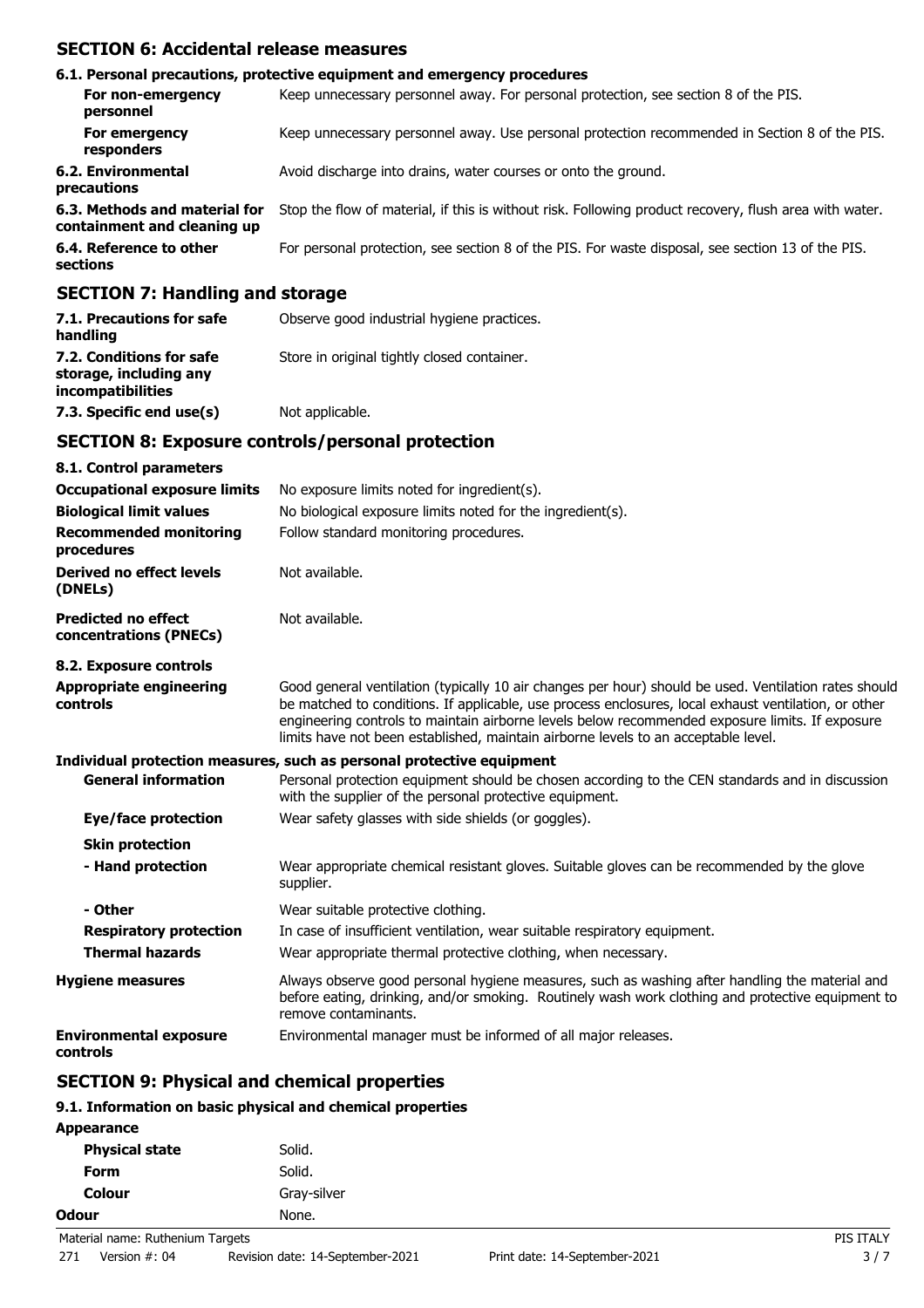| <b>Odour threshold</b>                              | Not applicable.                               |
|-----------------------------------------------------|-----------------------------------------------|
| рH                                                  | Not applicable.                               |
| <b>Melting point/freezing point</b>                 | 2334 °C (4233,2 °F) / Not applicable.         |
| Initial boiling point and<br>boiling range          | Not applicable.                               |
| <b>Flash point</b>                                  | Not applicable.                               |
| <b>Evaporation rate</b>                             | Not applicable.                               |
| <b>Flammability (solid, gas)</b>                    | None known.                                   |
| <b>Upper/lower flammability or explosive limits</b> |                                               |
| <b>Explosive limit - lower (</b><br>%)              | Not applicable.                               |
| <b>Explosive limit - lower (</b><br>%) temperature  | Not applicable.                               |
| Explosive limit – upper<br>(%)                      | Not applicable.                               |
| <b>Explosive limit - upper (</b><br>%) temperature  | Not applicable.                               |
| <b>Vapour pressure</b>                              | Not applicable.                               |
| <b>Vapour density</b>                               | Not applicable.                               |
| <b>Relative density</b>                             | Not applicable.                               |
| Solubility(ies)                                     |                                               |
| <b>Solubility (water)</b>                           | Insoluble.                                    |
| <b>Partition coefficient</b><br>(n-octanol/water)   | Not applicable.<br>Not applicable.            |
| <b>Auto-ignition temperature</b>                    | Not applicable.                               |
| <b>Decomposition temperature</b>                    | Not applicable.                               |
| <b>Viscosity</b>                                    | Not applicable.                               |
| <b>Explosive properties</b>                         | Not explosive.                                |
| <b>Oxidising properties</b>                         | Not oxidising.                                |
| 9.2. Other information                              | No relevant additional information available. |
|                                                     |                                               |

# **SECTION 10: Stability and reactivity**

| 10.1. Reactivity                            | The product is stable and non-reactive under normal conditions of use, storage and transport. |
|---------------------------------------------|-----------------------------------------------------------------------------------------------|
| 10.2. Chemical stability                    | Material is stable under normal conditions.                                                   |
| 10.3. Possibility of hazardous<br>reactions | No dangerous reaction known under conditions of normal use.                                   |
| 10.4. Conditions to avoid                   | Contact with incompatible materials.                                                          |
| 10.5. Incompatible materials                | Strong oxidising agents.                                                                      |
| 10.6. Hazardous<br>decomposition products   | No hazardous decomposition products are known.                                                |

# **SECTION 11: Toxicological information**

| <b>General information</b>                 | Occupational exposure to the substance or mixture may cause adverse effects.                                           |
|--------------------------------------------|------------------------------------------------------------------------------------------------------------------------|
| Information on likely routes of exposure   |                                                                                                                        |
| <b>Inhalation</b>                          | No adverse effects due to inhalation are expected.                                                                     |
| <b>Skin contact</b>                        | No adverse effects due to skin contact are expected.                                                                   |
| Eye contact                                | Not relevant, due to the form of the product.                                                                          |
| <b>Ingestion</b>                           | May cause discomfort if swallowed. However, ingestion is not likely to be a primary route of<br>occupational exposure. |
| <b>Symptoms</b>                            | None known.                                                                                                            |
| 11.1. Information on toxicological effects |                                                                                                                        |
| <b>Acute toxicity</b>                      | No data available.                                                                                                     |
| <b>Skin corrosion/irritation</b>           | Not relevant, due to the form of the product.                                                                          |
| Serious eye damage/eye<br>irritation       | Not likely, due to the form of the product.                                                                            |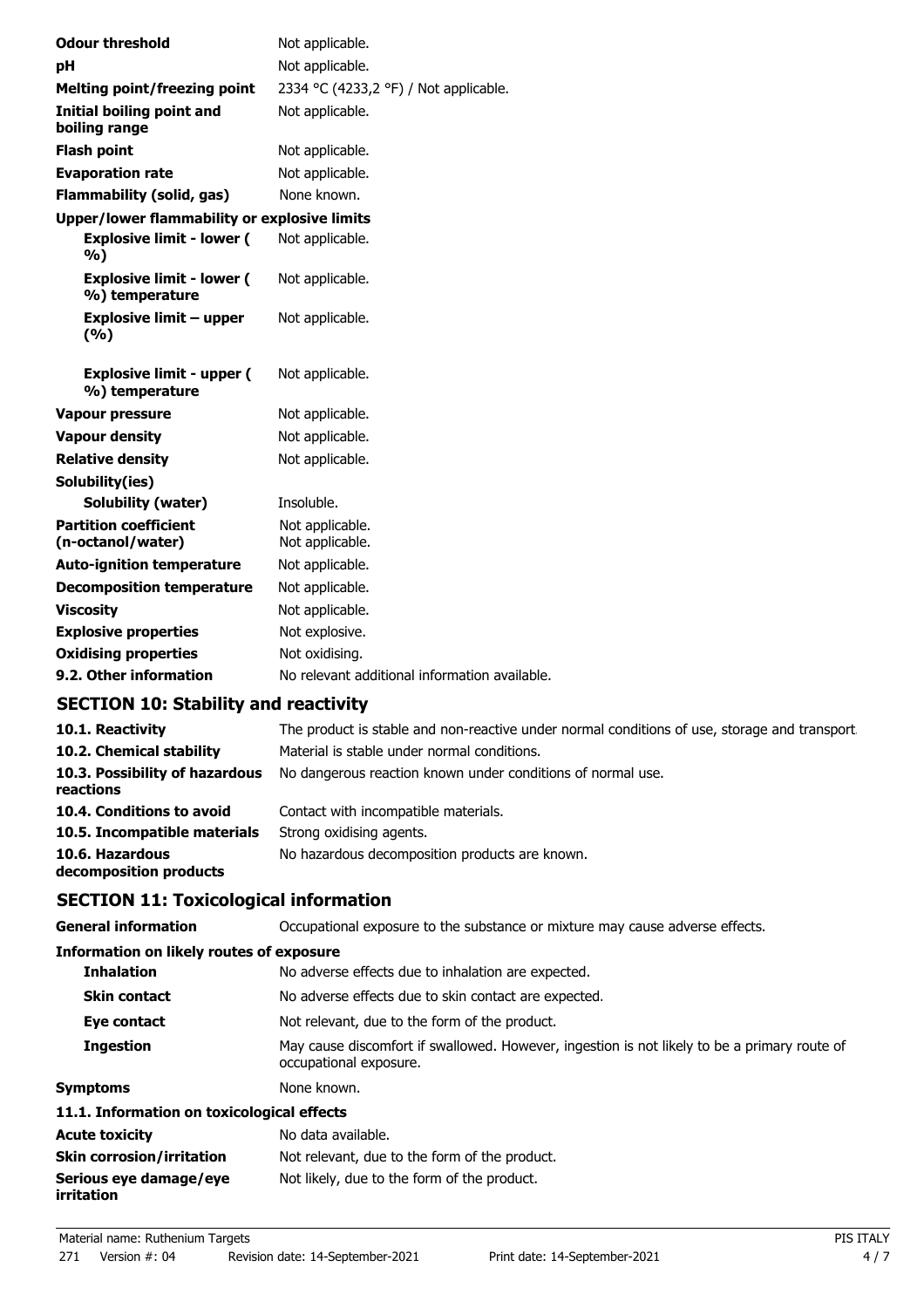| <b>Respiratory sensitisation</b>                      | Not a respiratory sensitizer.                                                   |
|-------------------------------------------------------|---------------------------------------------------------------------------------|
| <b>Skin sensitisation</b>                             | Not a skin sensitiser.                                                          |
| <b>Germ cell mutagenicity</b>                         | Not classified.                                                                 |
| Carcinogenicity                                       | This product is not considered to be a carcinogen by IARC, ACGIH, NTP, or OSHA. |
| <b>Reproductive toxicity</b>                          | Not classified.                                                                 |
| Specific target organ toxicity<br>- single exposure   | Not classified.                                                                 |
| Specific target organ toxicity<br>- repeated exposure | Not classified.                                                                 |
| <b>Aspiration hazard</b>                              | Not an aspiration hazard.                                                       |
| Mixture versus substance<br>information               | Not applicable.                                                                 |
| <b>Other information</b>                              | None known.                                                                     |

## **SECTION 12: Ecological information**

| 12.1. Toxicity                                            | The product is not classified as environmentally hazardous. However, this does not exclude the<br>possibility that large or frequent spills can have a harmful or damaging effect on the environment. |
|-----------------------------------------------------------|-------------------------------------------------------------------------------------------------------------------------------------------------------------------------------------------------------|
| 12.2. Persistence and<br>degradability                    | No data is available on the degradability of this product.                                                                                                                                            |
| 12.3. Bioaccumulative<br>potential                        | No data available.                                                                                                                                                                                    |
| <b>Partition coefficient</b><br>n-octanol/water (log Kow) | Not applicable.                                                                                                                                                                                       |
| <b>Bioconcentration factor (BCF)</b>                      | Not available.                                                                                                                                                                                        |
| 12.4. Mobility in soil                                    | No data available.                                                                                                                                                                                    |
| 12.5. Results of PBT and<br><b>vPvB</b> assessment        | Not a PBT or vPvB substance or mixture.                                                                                                                                                               |
| 12.6. Other adverse effects                               | No other adverse environmental effects (e.g. ozone depletion, photochemical ozone creation<br>potential, endocrine disruption, global warming potential) are expected from this component.            |

### **SECTION 13: Disposal considerations**

## **13.1. Waste treatment methods**

| <b>Residual waste</b>                  | Dispose of in accordance with local regulations. Empty containers or liners may retain some product<br>residues. This material and its container must be disposed of in a safe manner (see: Disposal<br>instructions). |
|----------------------------------------|------------------------------------------------------------------------------------------------------------------------------------------------------------------------------------------------------------------------|
| <b>Contaminated packaging</b>          | Since emptied containers may retain product residue, follow label warnings even after container is<br>emptied. Empty containers should be taken to an approved waste handling site for recycling or<br>disposal.       |
| EU waste code                          | The Waste code should be assigned in discussion between the user, the producer and the waste<br>disposal company.                                                                                                      |
| <b>Disposal</b><br>methods/information | Collect and reclaim or dispose in sealed containers at licensed waste disposal site.                                                                                                                                   |
| <b>Special precautions</b>             | Dispose in accordance with all applicable regulations.                                                                                                                                                                 |

## **SECTION 14: Transport information**

#### **ADR**

14.1. - 14.6.: Not regulated as dangerous goods.

#### **RID**

14.1. - 14.6.: Not regulated as dangerous goods.

### **ADN**

14.1. - 14.6.: Not regulated as dangerous goods.

#### **IATA**

14.1. - 14.6.: Not regulated as dangerous goods.

### **IMDG**

14.1. - 14.6.: Not regulated as dangerous goods.

## **SECTION 15: Regulatory information**

### **15.1. Safety, health and environmental regulations/legislation specific for the substance or mixture**

### **EU regulations**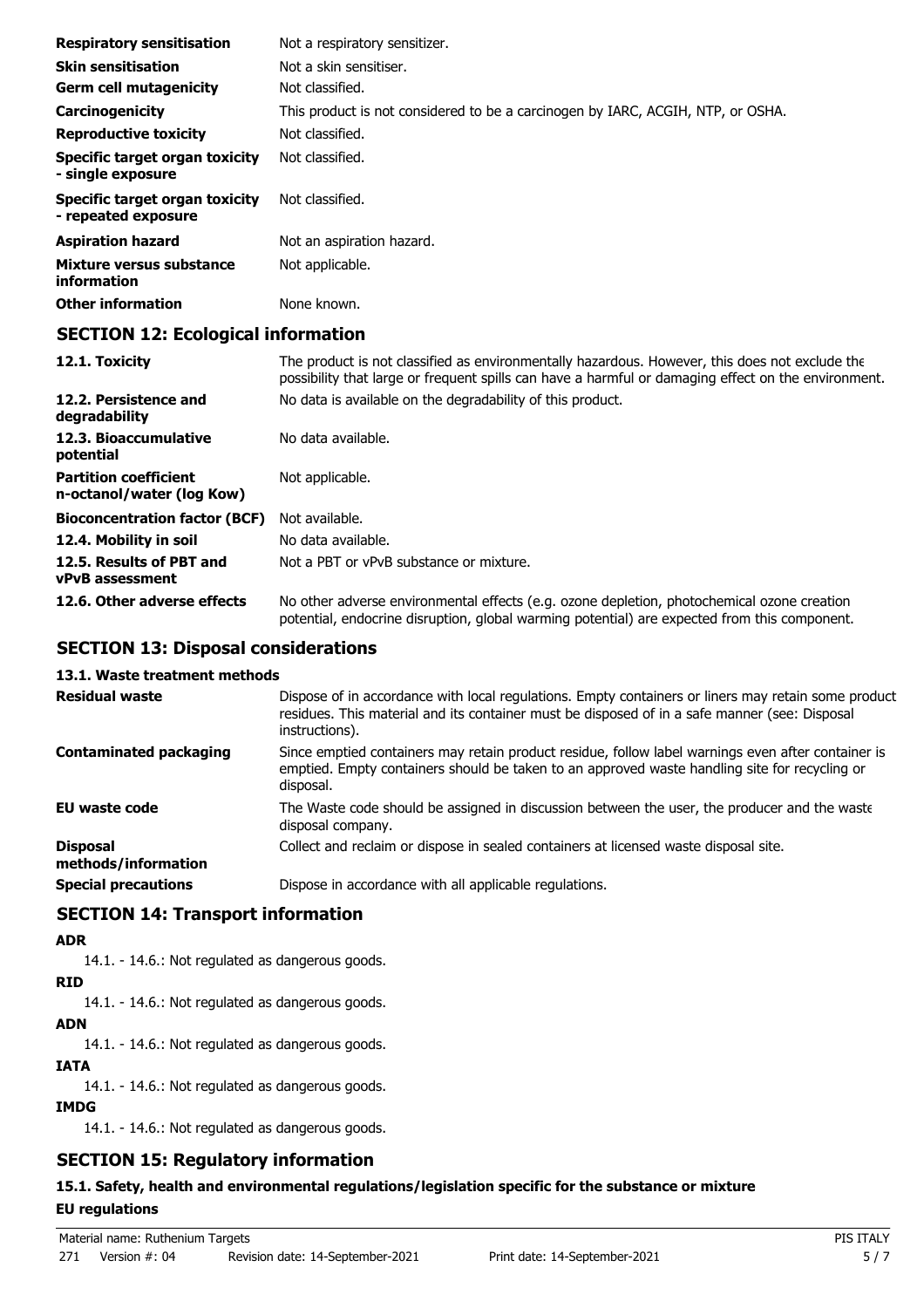| Not listed.                          | Regulation (EC) No. 1005/2009 on substances that deplete the ozone layer, Annex I and II, as amended                                                                                           |
|--------------------------------------|------------------------------------------------------------------------------------------------------------------------------------------------------------------------------------------------|
| Not listed.                          | Regulation (EU) 2019/1021 On persistent organic pollutants (recast), as amended                                                                                                                |
| amended                              | Regulation (EU) No. 649/2012 concerning the export and import of dangerous chemicals, Annex I, Part 1 as                                                                                       |
| Not listed.                          |                                                                                                                                                                                                |
| amended                              | Regulation (EU) No. 649/2012 concerning the export and import of dangerous chemicals, Annex I, Part 2 as                                                                                       |
| Not listed.                          |                                                                                                                                                                                                |
| amended                              | Regulation (EU) No. 649/2012 concerning the export and import of dangerous chemicals, Annex I, Part 3 as                                                                                       |
| Not listed.                          |                                                                                                                                                                                                |
|                                      | Regulation (EU) No. 649/2012 concerning the export and import of dangerous chemicals, Annex V as amended                                                                                       |
| Not listed.                          |                                                                                                                                                                                                |
|                                      | Regulation (EC) No. 166/2006 Annex II Pollutant Release and Transfer Registry, as amended                                                                                                      |
| Not listed.                          | Regulation (EC) No. 1907/2006, REACH Article 59(10) Candidate List as currently published by ECHA                                                                                              |
| Not listed.                          |                                                                                                                                                                                                |
|                                      |                                                                                                                                                                                                |
| Authorisations                       |                                                                                                                                                                                                |
|                                      | Regulation (EC) No. 1907/2006, REACH Annex XIV Substances subject to authorization, as amended                                                                                                 |
| Not listed.                          |                                                                                                                                                                                                |
| <b>Restrictions on use</b>           |                                                                                                                                                                                                |
| amended                              | Regulation (EC) No. 1907/2006, REACH Annex XVII Substances subject to restriction on marketing and use as                                                                                      |
| Not listed.                          |                                                                                                                                                                                                |
| mutagens at work, as amended.        | Directive 2004/37/EC: on the protection of workers from the risks related to exposure to carcinogens and                                                                                       |
| Not listed.                          |                                                                                                                                                                                                |
| <b>Other EU regulations</b>          |                                                                                                                                                                                                |
|                                      | Directive 2012/18/EU on major accident hazards involving dangerous substances, as amended                                                                                                      |
| Not listed.                          |                                                                                                                                                                                                |
| <b>Other regulations</b>             | The product is classified and labelled in accordance with EC directives or respective national laws.<br>This Safety Data Sheet complies with the requirements of Regulation (EC) No 1907/2006. |
| <b>National regulations</b>          | Follow national regulation for work with chemical agents.                                                                                                                                      |
| 15.2. Chemical safety<br>assessment  | No Chemical Safety Assessment has been carried out.                                                                                                                                            |
| <b>SECTION 16: Other information</b> |                                                                                                                                                                                                |

| <b>List of abbreviations</b>                                                           | Not available.                                                                                                                                                                                                  |
|----------------------------------------------------------------------------------------|-----------------------------------------------------------------------------------------------------------------------------------------------------------------------------------------------------------------|
| <b>References</b>                                                                      | Not available.                                                                                                                                                                                                  |
| <b>Information on evaluation</b><br>method leading to the<br>classification of mixture | Not applicable.                                                                                                                                                                                                 |
| <b>Training information</b>                                                            | Follow training instructions when handling this material.                                                                                                                                                       |
| <b>Further information</b>                                                             | <b>Transportation Emergency</b><br>Call Chemtrec at:<br>International: 703.741.5970<br>Spain: 900.868.538<br>Switzerland: 0800.564.402<br>Chemtrec's toll free, mobile-enabled number in Germany - 0800 1817059 |